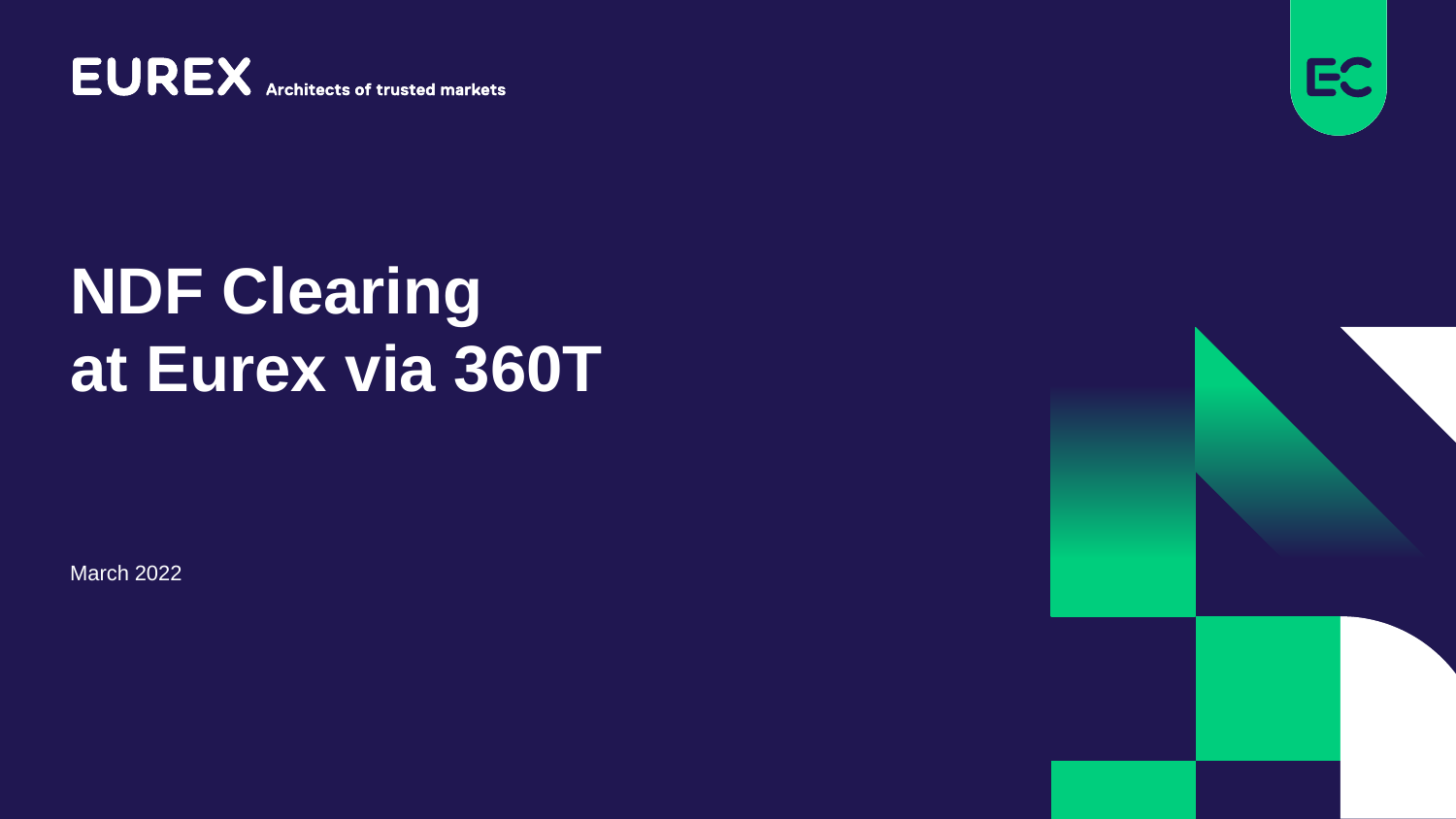### **Unlocking NDF Clearing with Eurex & 360T**

|                                                            | <b>Buy-Side Community</b>                                                                                                                                            |                                                                                                    |
|------------------------------------------------------------|----------------------------------------------------------------------------------------------------------------------------------------------------------------------|----------------------------------------------------------------------------------------------------|
|                                                            | 'To-Clear' NDF Prices                                                                                                                                                | <b>Clearing Certainty</b><br>(pre-trade)                                                           |
| <b>Expectations</b><br>$\mathbf{g}$<br><b>Requirements</b> | Dedicated price for 'To-Clear'<br>п<br><b>NDFs</b><br>Considering clearing and risk<br>п<br>reduction efficiencies<br>Put liquidity providers in<br>п<br>competition | <b>Clearing confidence</b><br><b>STP</b> with immediate<br>clearing confirmation in<br>trade venue |

*Your comprehensive Eurex & 360T solution suite for NDF clearing* 

✓ **Access 'To-Clear' Prices for your NDF trades 1**

✓ **Clearing certainty at point of execution via pre-trade risk limits 2**

*… see next slides for further details*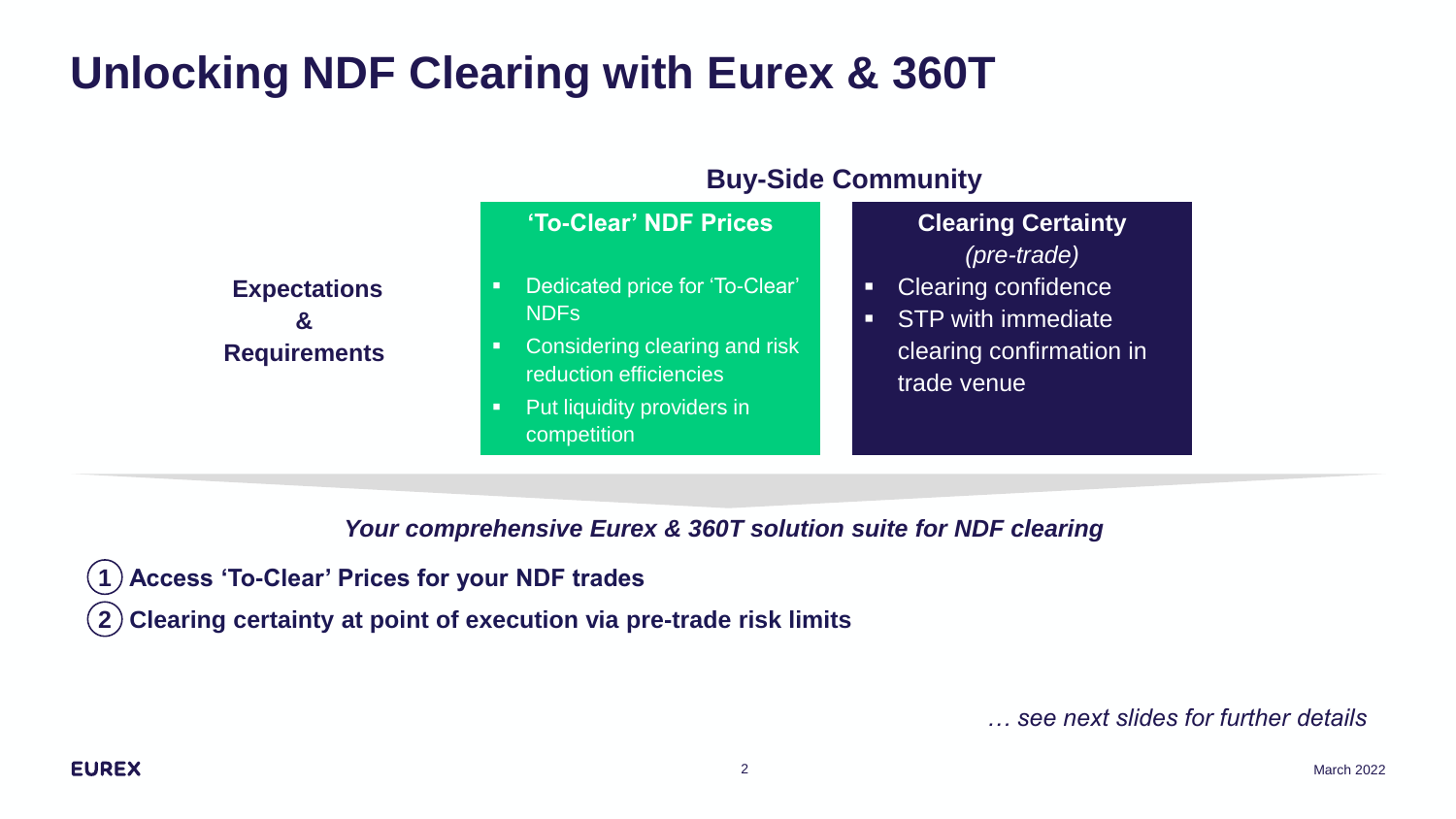## **NDF Clearing on 360T: 'To-Clear' Prices for NDFs 1**

#### **Access 'To-Clear' Prices for NDFs in 360T and enjoy immediate clearing at Eurex**

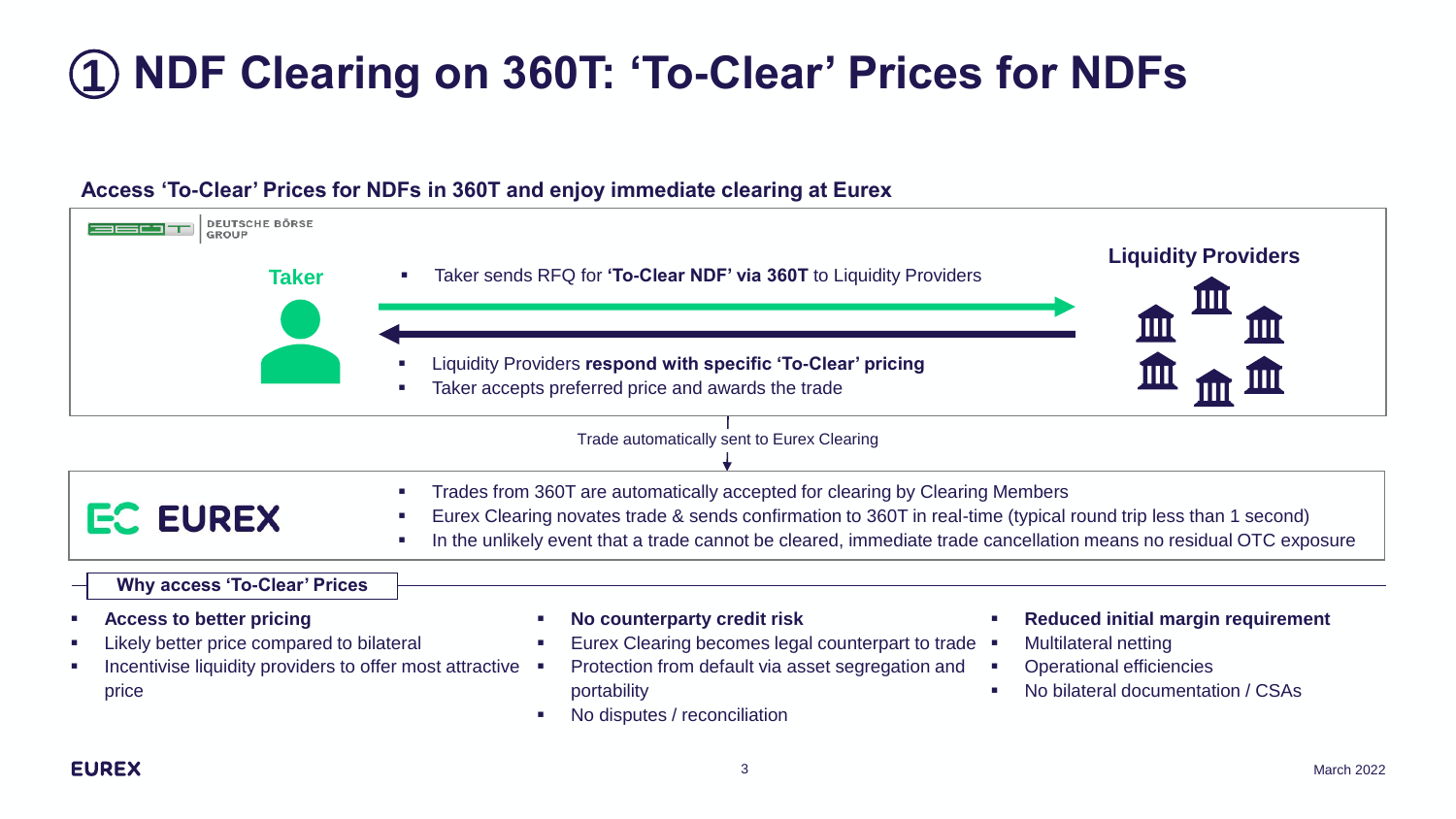### **Clearing Certainty at Point of Execution: Client Clearing 2 Limits Directly in 360T**

- ✓ **Highest clearing certainty** at point of execution
- ✓ **Clearing limits** are used to ensure your 360T trades are always in-limit
- ✓ Trades are **'Cleared or Cancelled'**
- ✓ **No uncleared, bilateral exposure**
- ✓ 360T 'To-Clear' NDFs **STP** into **Eurex**
- ✓ **No post-trade affirmation / middleware** to slow or break your trade's route into Clearing
- ✓ **No CSAs or bilateral relationships** required: you can face any bilateral counterpart you need



1) CCPs must accept or reject each trade for clearing within 10 seconds of receiving the transaction as per current regulatory regimes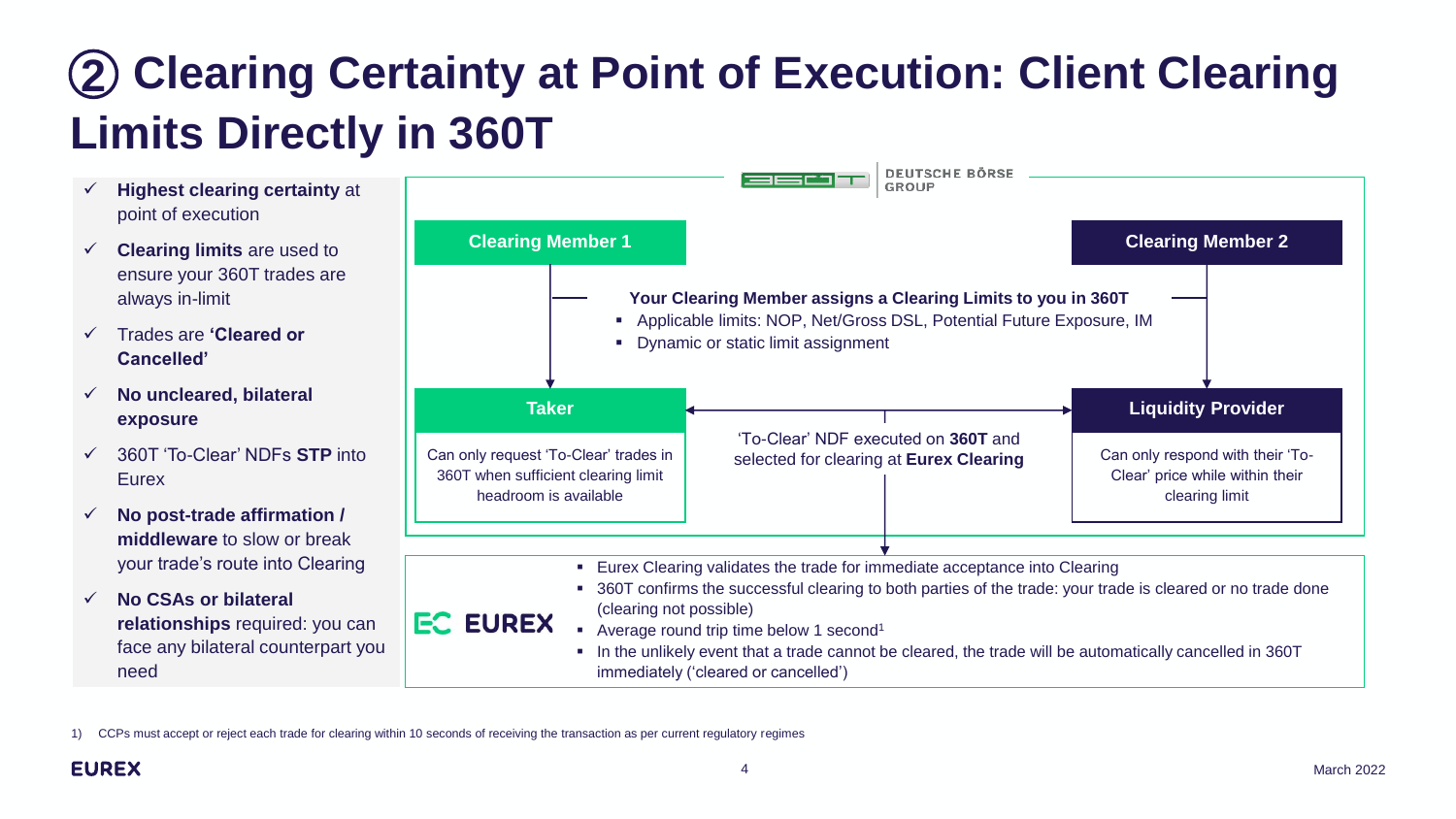**EUREX** Architects of trusted markets



# **Thank you!**

For further questions, please contact us:

fx@eurex.com



in o y **eurex.com**